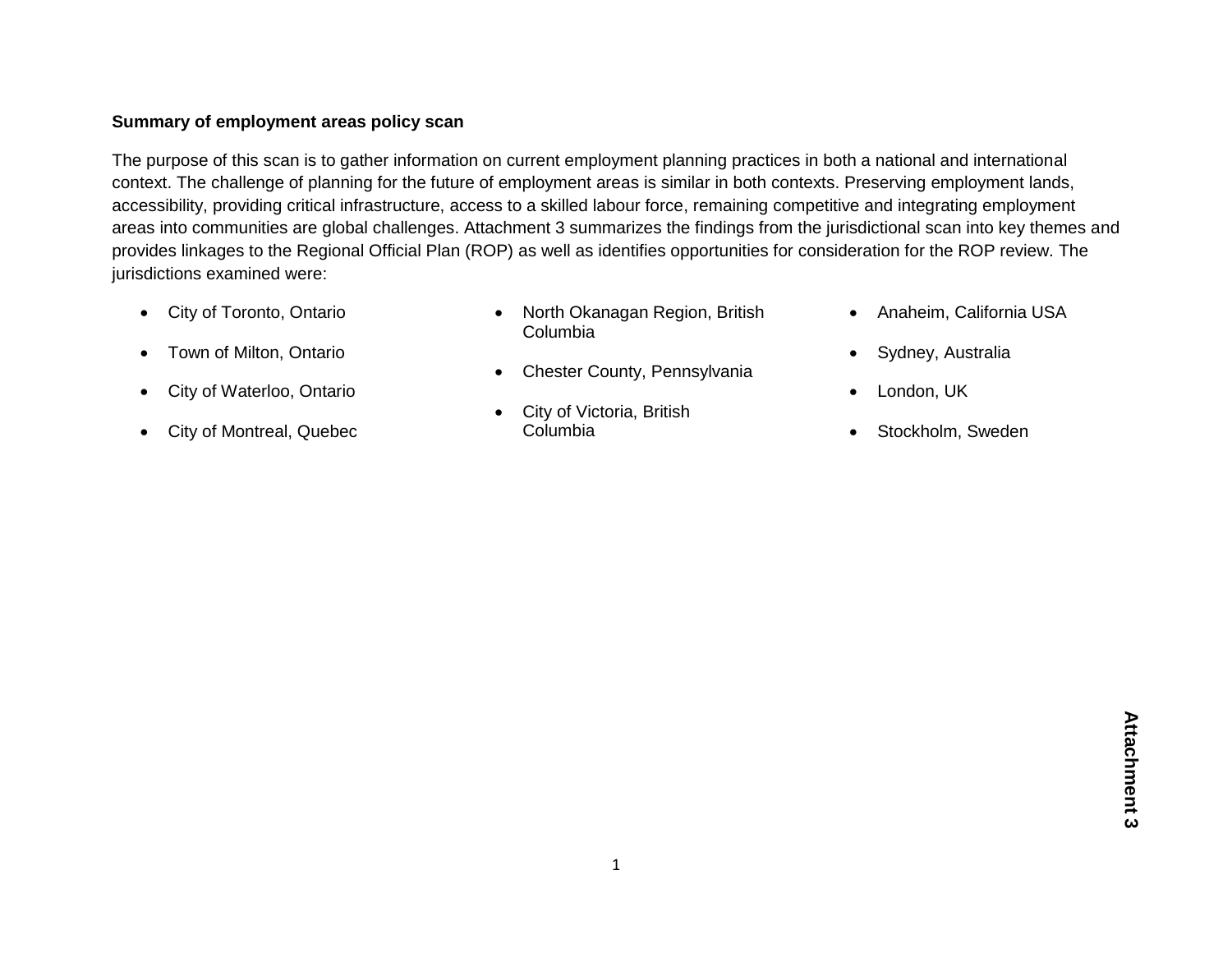| <b>Theme</b>                                                                                                                                                                                         | <b>Detail</b>                                                                                                                                                                                                                                                                                                                                                                                                | <b>Regional Examples</b>                                                                                                                                                                                                                                                                                                                                                                                                                                                                                                                                                                                                  | <b>Policy Consideration</b>                                                                                                                                                                                                                                                                                                                                                                                                                                                                                                                          |
|------------------------------------------------------------------------------------------------------------------------------------------------------------------------------------------------------|--------------------------------------------------------------------------------------------------------------------------------------------------------------------------------------------------------------------------------------------------------------------------------------------------------------------------------------------------------------------------------------------------------------|---------------------------------------------------------------------------------------------------------------------------------------------------------------------------------------------------------------------------------------------------------------------------------------------------------------------------------------------------------------------------------------------------------------------------------------------------------------------------------------------------------------------------------------------------------------------------------------------------------------------------|------------------------------------------------------------------------------------------------------------------------------------------------------------------------------------------------------------------------------------------------------------------------------------------------------------------------------------------------------------------------------------------------------------------------------------------------------------------------------------------------------------------------------------------------------|
| <b>Protect and</b><br>1.<br>preserve<br>employment<br>areas,<br>specifically<br>inner and core<br>areas, for<br>traditional<br>employment<br>uses such as<br>manufacturing<br>and industrial<br>uses | Protect and preserve inner<br>employment areas (lands that<br>are furthest from residential<br>uses and adjacent to<br>highways) for industrial type<br>businesses that are land<br>intensive (lower employment<br>densities) and that have more<br>disruptive activities (e.g.<br>manufacturing).<br>These areas have specific<br>locational requirements and<br>potential to create land use<br>conflicts. | Town of Milton identified these areas as<br>$\bullet$<br>"historical industrial areas" and has<br>provisions in their Official Plan (OP) to<br>preserve them<br>City of Waterloo preserves employment<br>$\bullet$<br>areas that the city owns with a land holdings<br>company<br>The City of Toronto OP provides provisions<br>$\bullet$<br>to "preserve core areas for industrial uses"<br>London, UK designates key industrial sites<br>$\bullet$<br>to retain land for industrial uses. To<br>supplement this, tighter policies have been<br>introduced to limit the release (conversions)<br>of key industrial areas | The ROP has several<br>policies related to the<br>protection of employment<br>lands including 4.3.3 and<br>4.3.5<br>Planning staff, through<br>the Employment Area<br>Conversion work, have<br>developed a set of<br>criterion to evaluate<br>employment area<br>conversion requests.<br>Policies that reduce land<br>use conflicts by<br>identifying and<br>maintaining areas for<br>traditional employment<br>uses for the long term<br>will attract and provide<br>for a variety of<br>employment uses,<br>creating opportunity for<br>residents. |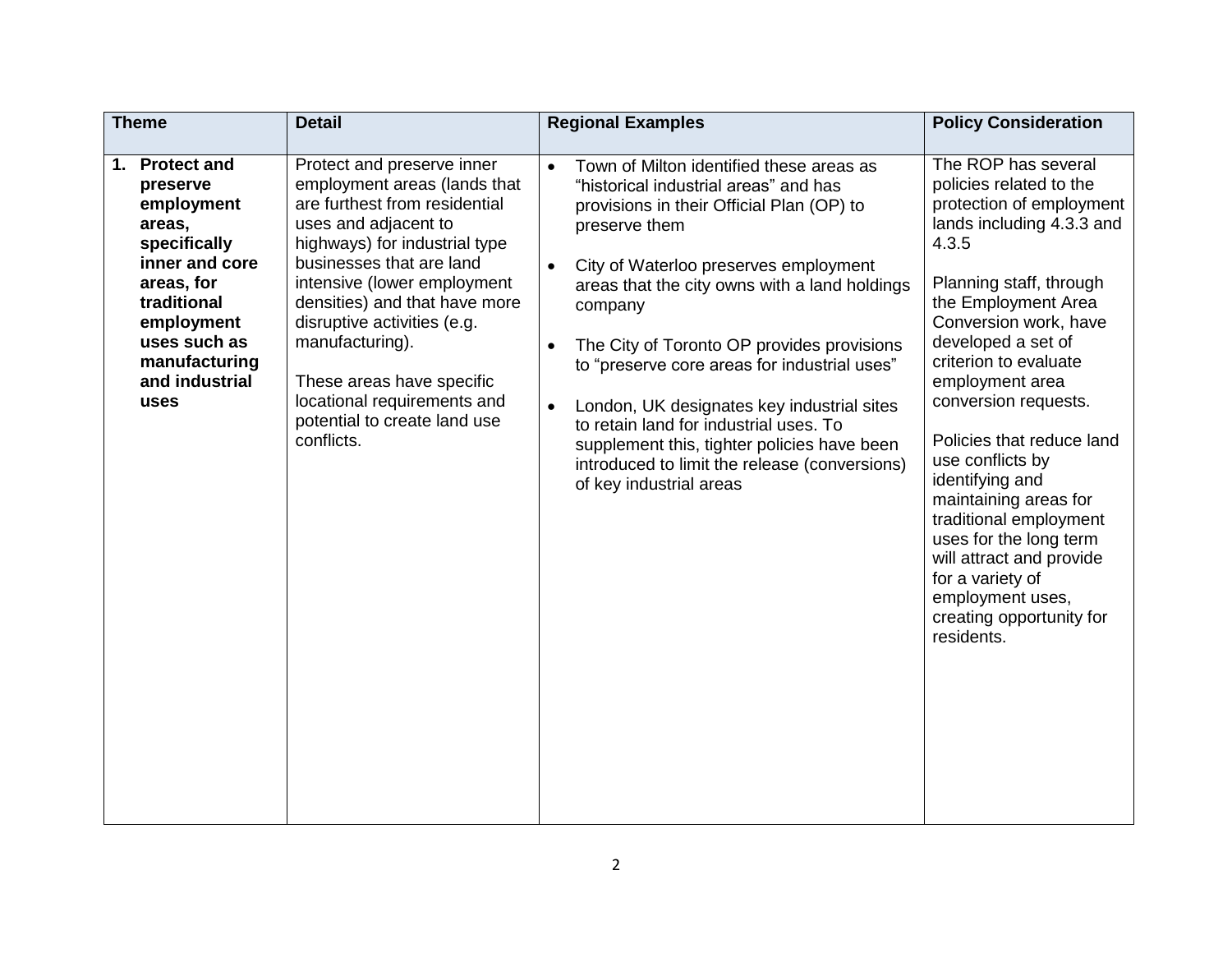| <b>Theme</b>                                                                                                                                                                                                                                                                                                                                           | <b>Detail</b>                                                                                                                                                                                                                                                                                                                                                                                  | <b>Regional Examples</b>                                                                                                                                                                                                                                                                                                                                                                                                                                                                                                                                                                                                                                                                                                                                                                                                                      | <b>Policy Consideration</b>                                                                                                                                                                                                                                                                                                                                                                                                                                                                         |
|--------------------------------------------------------------------------------------------------------------------------------------------------------------------------------------------------------------------------------------------------------------------------------------------------------------------------------------------------------|------------------------------------------------------------------------------------------------------------------------------------------------------------------------------------------------------------------------------------------------------------------------------------------------------------------------------------------------------------------------------------------------|-----------------------------------------------------------------------------------------------------------------------------------------------------------------------------------------------------------------------------------------------------------------------------------------------------------------------------------------------------------------------------------------------------------------------------------------------------------------------------------------------------------------------------------------------------------------------------------------------------------------------------------------------------------------------------------------------------------------------------------------------------------------------------------------------------------------------------------------------|-----------------------------------------------------------------------------------------------------------------------------------------------------------------------------------------------------------------------------------------------------------------------------------------------------------------------------------------------------------------------------------------------------------------------------------------------------------------------------------------------------|
| 2. Allow and<br>encourage a mix<br>of land uses,<br>increased<br>density and a<br>broader range of<br>employment<br>uses along<br>fringe* and<br>strategic areas<br>*While the definition<br>of 'Fringe Areas'<br>varies, it is most<br>commonly defined as<br>the outermost areas<br>or border surrounding<br>the perimeter of an<br>employment area. | Allow flexibility for increases in<br>density and mixed uses in<br>areas most accessible by<br>public transportation (along<br>major arterials, nodes,<br>corridors).<br>More flexibility creates<br>integration of employment<br>areas with adjacent non-<br>employment uses and attracts<br>high density employment uses<br>that benefit from mixed-use<br>and amenity rich<br>environments. | Sydney, Australia permits affordable housing<br>$\bullet$<br>on the fringe of employment areas, furthest<br>away from disruptive activities (such as<br>industrial uses). This more flexible approach<br>to land-uses in employment areas creates a<br>mix of land uses. Additionally, Sydney<br>changed their strategic plan employment<br>designations from "industrial" to<br>"employment" to emphasize design rather<br>than specific use<br>The Town of Milton has a<br>$\bullet$<br>Residential/Employment designation in their<br>OP applying to lands where a mix of uses is<br>appropriate based on specific locational<br>considerations. The main permitted use<br>within this designation is residential and<br>gives consideration to integrating<br>employment uses such as office, light<br>industrial and institutional uses. | The ROP includes<br>policies to allow for<br>flexibility and mixed<br>uses. It directs mixed-<br>use to Regional Centres<br>and Corridors as a<br>component of City<br>Building.<br><b>Major Transit Station</b><br>Areas (MTSA) are being<br>identified through the<br>MCR.<br>MTSA work will identify<br>areas with existing high<br>densities or potential for<br>higher densities and will<br>encourage intensification<br>and a mix of land uses,<br>where appropriate, within<br>these areas. |
| <b>Develop</b><br>3.<br>implementation<br>plans and<br>guidelines to<br>improve built<br>form, urban<br>structure and<br>public realm<br>within and<br>adjacent to<br>employment<br>areas                                                                                                                                                              | Aging built-form has commonly<br>been listed as a weakness of<br>employment areas. By<br>improving the built-form and<br>therefore the public realm,<br>employment areas become<br>more attractive to employers<br>and also help businesses<br>attract talent.                                                                                                                                 | The City of Waterloo through their<br>$\bullet$<br>Employment Area Implementation Plan,<br>listed five characteristics of what was<br>considered a successful employment area<br>including character, walkability, transit,<br>amenities, flexibility and safety. Additionally,<br>a master plan was created for each<br>employment area.<br>Anaheim, CA created landscape design<br>$\bullet$<br>guidelines to beautify the built form, and<br>created a mobility and connectivity plan to                                                                                                                                                                                                                                                                                                                                                   | ROP includes objectives<br>for planning for<br>employment lands to<br>ensure the long term<br>supply and effective<br>planning and design of<br>employment lands.<br>Specifically, policies<br>4.3.15 and 7.2.5 speak to<br>the design of<br>employment lands to be                                                                                                                                                                                                                                 |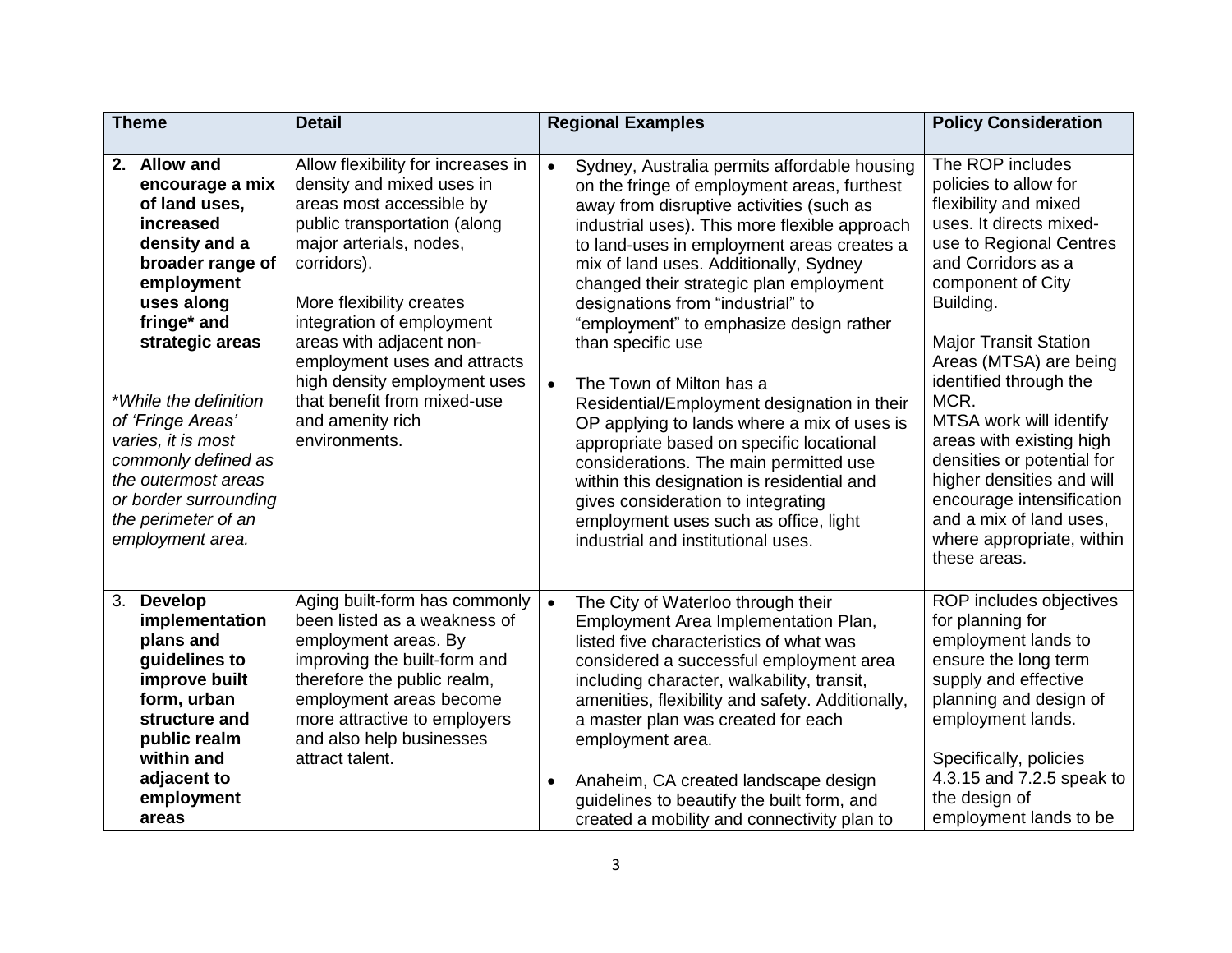|    | <b>Theme</b>                      | <b>Detail</b>                                                                                                                                            | <b>Regional Examples</b>                                                                                                                                                                                                                                                                                                                                                                                                                                                                                                                                                                                                                                                                                                                                                                                                                                                                                                                                                          | <b>Policy Consideration</b>                                                                                                                                                                                                                                                                                                                |
|----|-----------------------------------|----------------------------------------------------------------------------------------------------------------------------------------------------------|-----------------------------------------------------------------------------------------------------------------------------------------------------------------------------------------------------------------------------------------------------------------------------------------------------------------------------------------------------------------------------------------------------------------------------------------------------------------------------------------------------------------------------------------------------------------------------------------------------------------------------------------------------------------------------------------------------------------------------------------------------------------------------------------------------------------------------------------------------------------------------------------------------------------------------------------------------------------------------------|--------------------------------------------------------------------------------------------------------------------------------------------------------------------------------------------------------------------------------------------------------------------------------------------------------------------------------------------|
|    |                                   | Implementation plans and<br>guidelines set standards to<br>guide development and policy<br>implementation by creating<br>desirable built-form standards. | encourage bike share program and bus<br>shuttle programs to run to train stations as<br>part of a 'multifaceted approach' to update<br>employment areas<br>Chester County, PA identified its<br>weaknesses with its employment areas /<br>office parks included limited connectivity to<br>transit, ageing office buildings, limited<br>affordable housing within a reasonable<br>commuting distance, and previously<br>segregating office parks from other office<br>uses.<br>Montreal's Master Plan aims to improve<br>architectural and urban quality of<br>employment areas by implementing<br>measures that reinforce the urban character<br>and favour the reconfiguration of these<br>areas in accordance with the architectural<br>and public space improvement principles,<br>increase the multifunctional roles of<br>business and retail areas and through a<br>detailed planning process define the means<br>for redeveloping identified business and<br>retail areas | transit accessible,<br>walkable and provide<br>safe pedestrian facilities.<br>Further opportunities<br>exist at the Regional and<br>Local Municipal level to<br>develop built form<br>standards or guidelines<br>to improve<br>ageing/existing<br>employment areas that<br>will attract new<br>businesses and highly<br>skilled workforce. |
| 4. | <b>Encourage</b>                  | Encouraging redevelopment                                                                                                                                | Anaheim, CA uses development agreements                                                                                                                                                                                                                                                                                                                                                                                                                                                                                                                                                                                                                                                                                                                                                                                                                                                                                                                                           | York Region's Economic                                                                                                                                                                                                                                                                                                                     |
|    | redevelopment<br>and rejuvenation | and rejuvenation of older or in-<br>transition employment areas                                                                                          | as incentives for developers who include<br>plazas and open public space as part of their                                                                                                                                                                                                                                                                                                                                                                                                                                                                                                                                                                                                                                                                                                                                                                                                                                                                                         | Development Action Plan<br>sets strategic actions                                                                                                                                                                                                                                                                                          |
|    | through                           | by implementing strategies                                                                                                                               | development plan to, "continue to provide                                                                                                                                                                                                                                                                                                                                                                                                                                                                                                                                                                                                                                                                                                                                                                                                                                                                                                                                         | each term of Council.                                                                                                                                                                                                                                                                                                                      |
|    | marketing                         | and policies addressing these                                                                                                                            | special incentives and improvement                                                                                                                                                                                                                                                                                                                                                                                                                                                                                                                                                                                                                                                                                                                                                                                                                                                                                                                                                | The next iteration of the                                                                                                                                                                                                                                                                                                                  |
|    | strategies and                    | areas to support their                                                                                                                                   | programs (e.g., density bonuses)to revitalize                                                                                                                                                                                                                                                                                                                                                                                                                                                                                                                                                                                                                                                                                                                                                                                                                                                                                                                                     | Plan will be done in                                                                                                                                                                                                                                                                                                                       |
|    | incentives                        | redevelopment and attract<br>prospective investors.                                                                                                      | major business corridors and employment<br>centers."                                                                                                                                                                                                                                                                                                                                                                                                                                                                                                                                                                                                                                                                                                                                                                                                                                                                                                                              | conjunction with the<br>MCR to align policy with                                                                                                                                                                                                                                                                                           |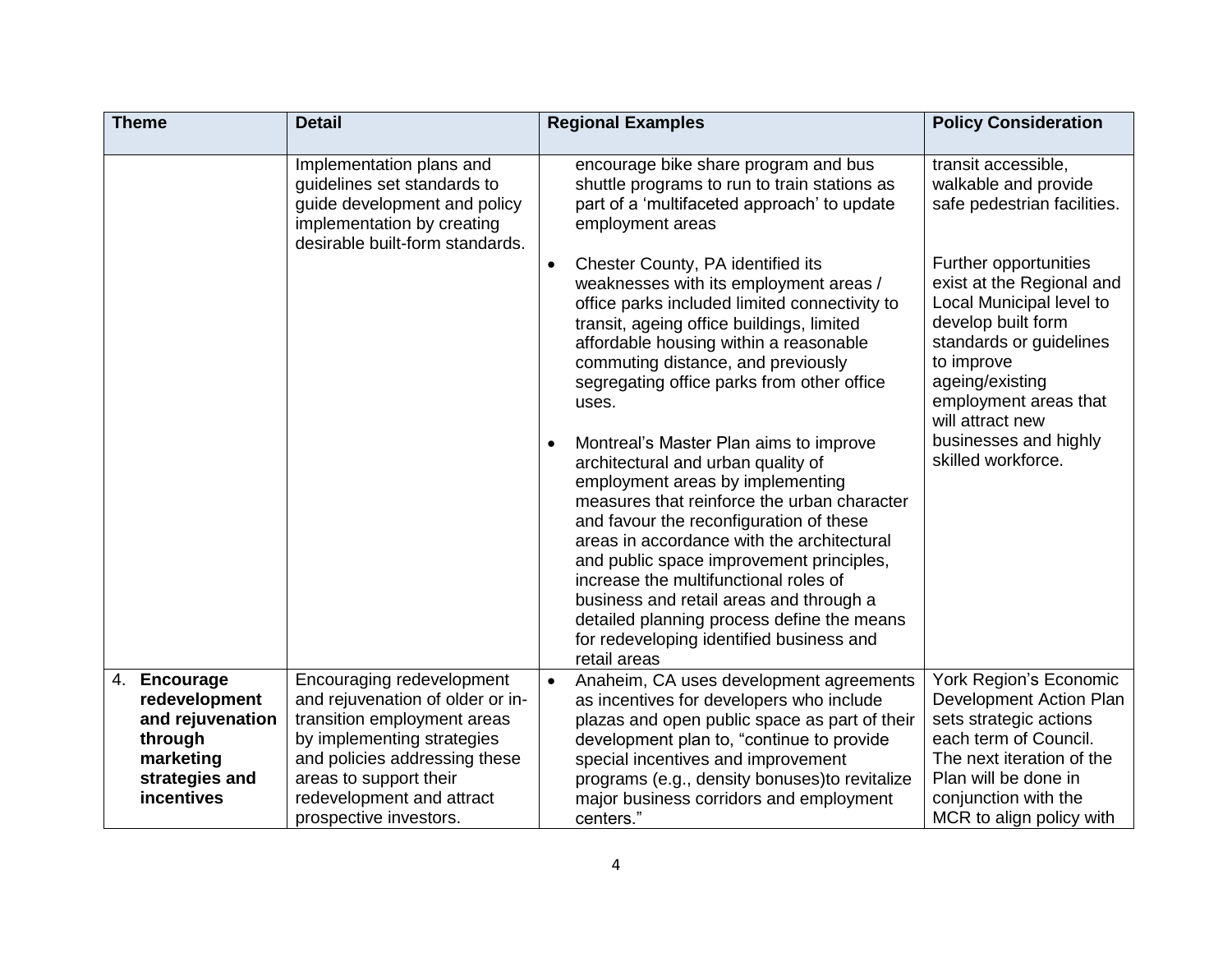| <b>Theme</b> | <b>Detail</b> | <b>Regional Examples</b>                                                                                                                                                                                                                                                                                                                                                                                                                                                                                                                                                                                | <b>Policy Consideration</b>                                                                                                                                                                                                                                |
|--------------|---------------|---------------------------------------------------------------------------------------------------------------------------------------------------------------------------------------------------------------------------------------------------------------------------------------------------------------------------------------------------------------------------------------------------------------------------------------------------------------------------------------------------------------------------------------------------------------------------------------------------------|------------------------------------------------------------------------------------------------------------------------------------------------------------------------------------------------------------------------------------------------------------|
|              |               | City of Waterloo emphasizes creative<br>solutions to rejuvenate employment areas<br>including eco-industrial parks, marketing<br>strategies, incentives through Community<br><b>Improvement Plans</b><br>Town of Milton included an objective in their<br>$\bullet$<br>Official Plan to revitalize employment areas,<br>by encouraging 'revitalization and<br>conversion of older employment and<br>industrial areas, where appropriate'<br>Victoria developed responses such as<br>Business Improvement Areas (BIAs),<br>incubation and acceleration programs,<br>financial incentives and by creating | implementation.<br>An opportunity exists to<br>examine a Regional or<br>Local approach to<br>identifying existing older<br>or in-transition<br>employment areas and<br>supporting their<br>redevelopment through<br>policy or incentive-based<br>programs. |
|              |               | innovation / creative districts in their Official<br>Community Plan (OCP)<br>Montreal Master Plan supports the<br>revitalization and redevelopment of sites<br>previously occupied by heavy industry or<br>railyards. The rehabilitation of these sites will<br>contribute to the renewal of the City as well<br>as create added value for its economy.<br>Chester County, PA identified the threats to<br>its employment areas / office parks which<br>were: outdated buildings responsive to<br>today's employment market, the overbuilding<br>of specific uses during redevelopment,                 |                                                                                                                                                                                                                                                            |
|              |               | difficulty of attracting employees and the<br>tech / collaborative economy with shared<br>space, and changes in millennial behaviour.                                                                                                                                                                                                                                                                                                                                                                                                                                                                   |                                                                                                                                                                                                                                                            |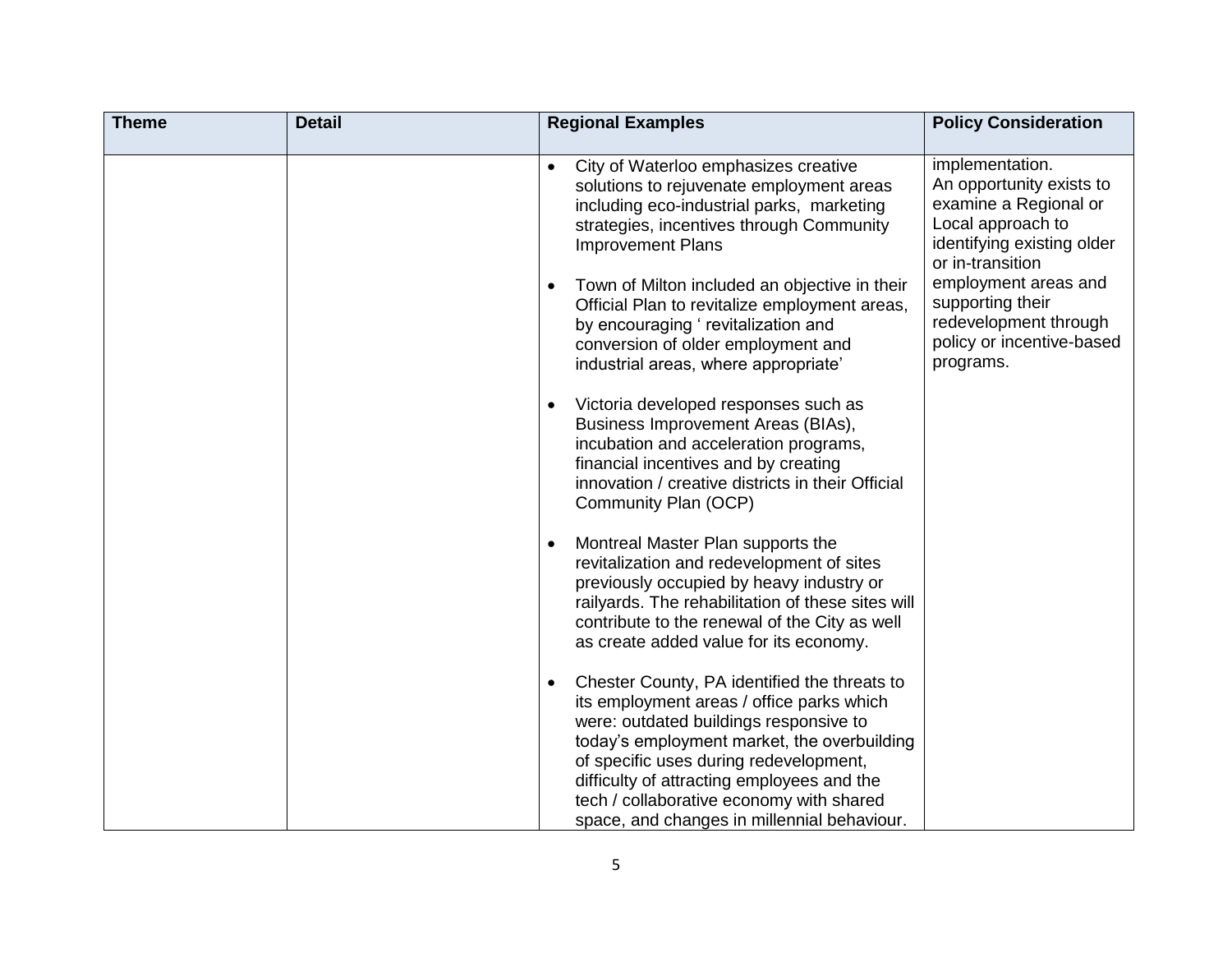| <b>Theme</b> |                                                                                                                                    | <b>Detail</b>                                                                                                                                                                                                                                                                              |                        | <b>Regional Examples</b>                                                                                                                                                                                                                                                                                                                                                                                                                                                                                                                                                                                                                                                                                                                                                                                                   | <b>Policy Consideration</b>                                                                                                                                                                                                                                                                                                                                                                                                                                                                             |
|--------------|------------------------------------------------------------------------------------------------------------------------------------|--------------------------------------------------------------------------------------------------------------------------------------------------------------------------------------------------------------------------------------------------------------------------------------------|------------------------|----------------------------------------------------------------------------------------------------------------------------------------------------------------------------------------------------------------------------------------------------------------------------------------------------------------------------------------------------------------------------------------------------------------------------------------------------------------------------------------------------------------------------------------------------------------------------------------------------------------------------------------------------------------------------------------------------------------------------------------------------------------------------------------------------------------------------|---------------------------------------------------------------------------------------------------------------------------------------------------------------------------------------------------------------------------------------------------------------------------------------------------------------------------------------------------------------------------------------------------------------------------------------------------------------------------------------------------------|
|              | 5. Increasing<br>densities in<br>underutilized<br>employment<br>areas                                                              | Realizing the potential of other<br>employment areas to create<br>new and vibrant areas that add<br>value to the economy.<br>Identify underutilized<br>employment areas for<br>redevelopment to increase<br>densities and address traffic<br>congestion into existing<br>employment areas. | $\bullet$<br>$\bullet$ | London, UK mapped areas of intensification<br>that can support redevelopment at higher<br>densities. The London Plan includes<br>minimum guidelines for employment<br>capacity as well as a set of policies that<br>include taking into consideration locational<br>characteristics and the integration of existing<br>uses in the surrounding areas.<br>Stockholm's Master Plan identifies<br>expanding job creation outside the<br>downtown area to ease traffic congestion.<br>This includes the identification of sites<br>outside the downtown that could be re-<br>purposed for employment uses<br>Montreal intends to support the conversion<br>of large brownfields by defining and<br>implementing a development strategy for<br>each site that would promote the<br>intensification of employment in those areas | ROP requires that<br>employment lands are<br>flexible and adaptable for<br>future redevelopment<br>and intensification<br>opportunities such as<br>4.3.18 and 4.3.19<br>Analysis (Planning for<br><b>Employment Background</b><br>Report, Attachment 1)<br>has been completed<br>through the MCR<br>process identifying<br>employment areas for<br>intensification potential,<br>noting that since 2011,<br>60% of employment area<br>employment growth has<br>been accommodated in<br>existing spaces. |
| 6.           | <b>Ensuring</b><br>servicing and<br>critical<br>infrastructure<br>are available in<br>employment<br>areas to attract<br>investment | Investing in critical and sought<br>after infrastructure such as<br>broadband, transit and<br>water/wastewater facilities,<br>that will attract new<br>businesses,                                                                                                                         | $\bullet$              | North Okanagan, BC promotes regional<br>employment land growth by focusing on<br>transportation connections and prioritizing<br>parcels of land that will yield the most benefit<br>in terms of employment lands development<br>by dividing them into 'Investment Zones' to<br>ensure each zone has sufficient<br>infrastructure, visibility and market<br>attractiveness                                                                                                                                                                                                                                                                                                                                                                                                                                                  | The ROP includes<br>policies related to<br>infrastructure investment<br>including 4.1.1 and 4.1.5.<br>Further, the Region has<br>made considerable<br>investments in transit<br>infrastructure to support<br>job create and<br>strengthen the Regional<br>economy.                                                                                                                                                                                                                                      |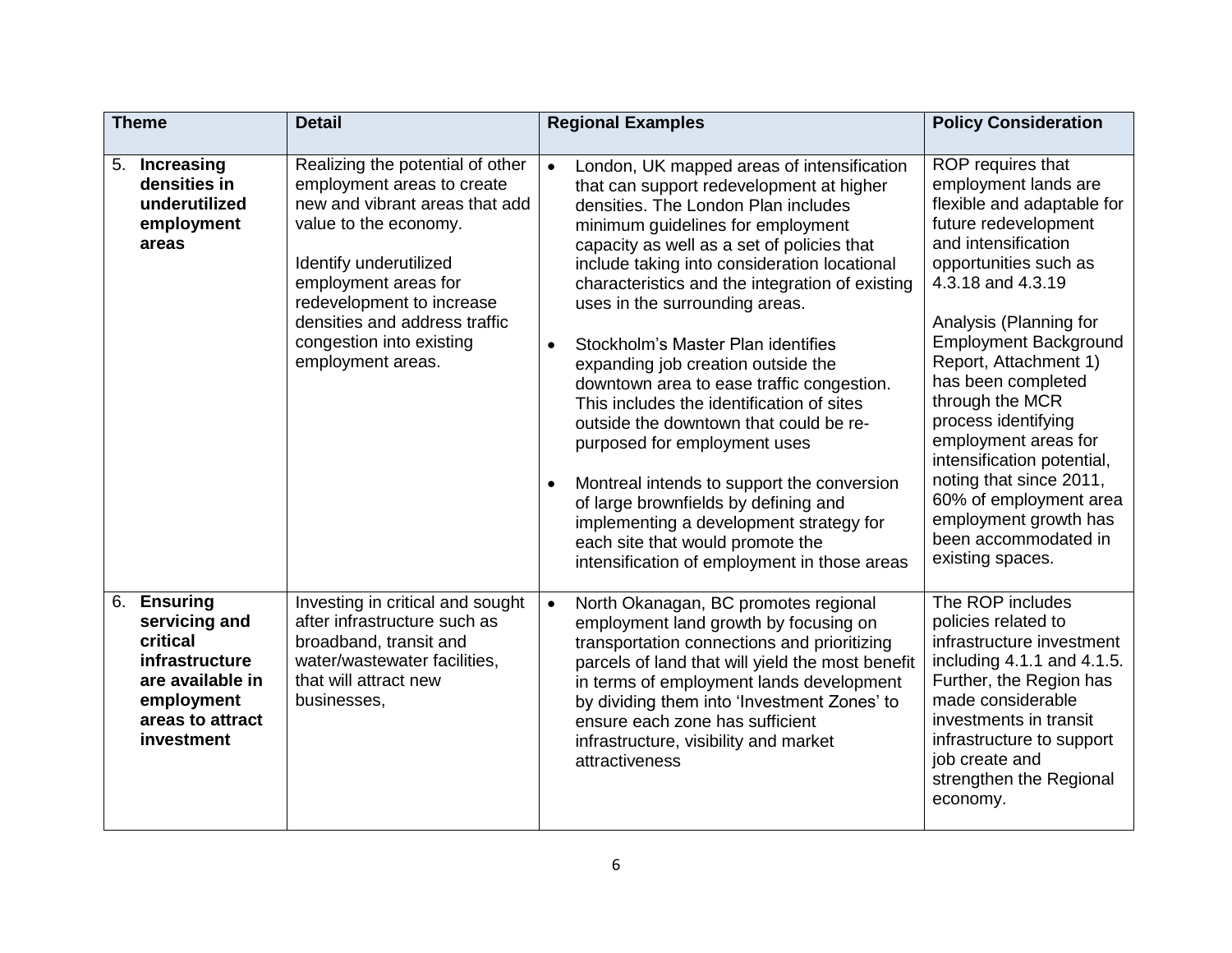| <b>Theme</b>                                                                                                                                | <b>Detail</b>                                                                                | <b>Regional Examples</b>                                                                                                                                                                                                                                                                                           | <b>Policy Consideration</b>                                                                                                                                                                                                                                                                                                                                                                                                                                                                  |
|---------------------------------------------------------------------------------------------------------------------------------------------|----------------------------------------------------------------------------------------------|--------------------------------------------------------------------------------------------------------------------------------------------------------------------------------------------------------------------------------------------------------------------------------------------------------------------|----------------------------------------------------------------------------------------------------------------------------------------------------------------------------------------------------------------------------------------------------------------------------------------------------------------------------------------------------------------------------------------------------------------------------------------------------------------------------------------------|
|                                                                                                                                             |                                                                                              | City of Waterloo Section 7.2 (employment<br>$\bullet$<br>areas) of the Waterloo OP states, "Make<br>strategic investments, or provide support to<br>other public agencies and/or private entities,<br>to provide key competitive infrastructure that<br>supports sustainable business development<br>and activity" | York Region's 2019<br><b>Capital Budget includes</b><br>\$949 million in<br>transportation<br>investments.                                                                                                                                                                                                                                                                                                                                                                                   |
| <b>Provide</b><br>7.<br>employers with<br>a skilled<br>workforce by<br>ensuring access<br>to housing<br>options and<br>quality<br>education | A skilled workforce is an<br>essential component to<br>business attraction and<br>retention. | Stockholm relates the importance of<br>$\bullet$<br>remaining attractive for businesses by<br>continuing to offer access to a skilled<br>workforce, high-quality educational<br>institutions and a fully functioning housing<br>market with a wide choice of tenure types                                          | The Economic<br>Development Action Plan<br>addresses key<br>components of access to<br>a skilled workforce for<br>business attraction. Staff<br>continues to support the<br><b>York University Markham</b><br>campus that aims to<br>develop programming<br>that will connect students<br>to the local business<br>community.<br>The ROP includes a<br>comprehensive set of<br>policies related to<br>affordable housing to<br>promote, encourage and<br>provide housing options<br>in York. |